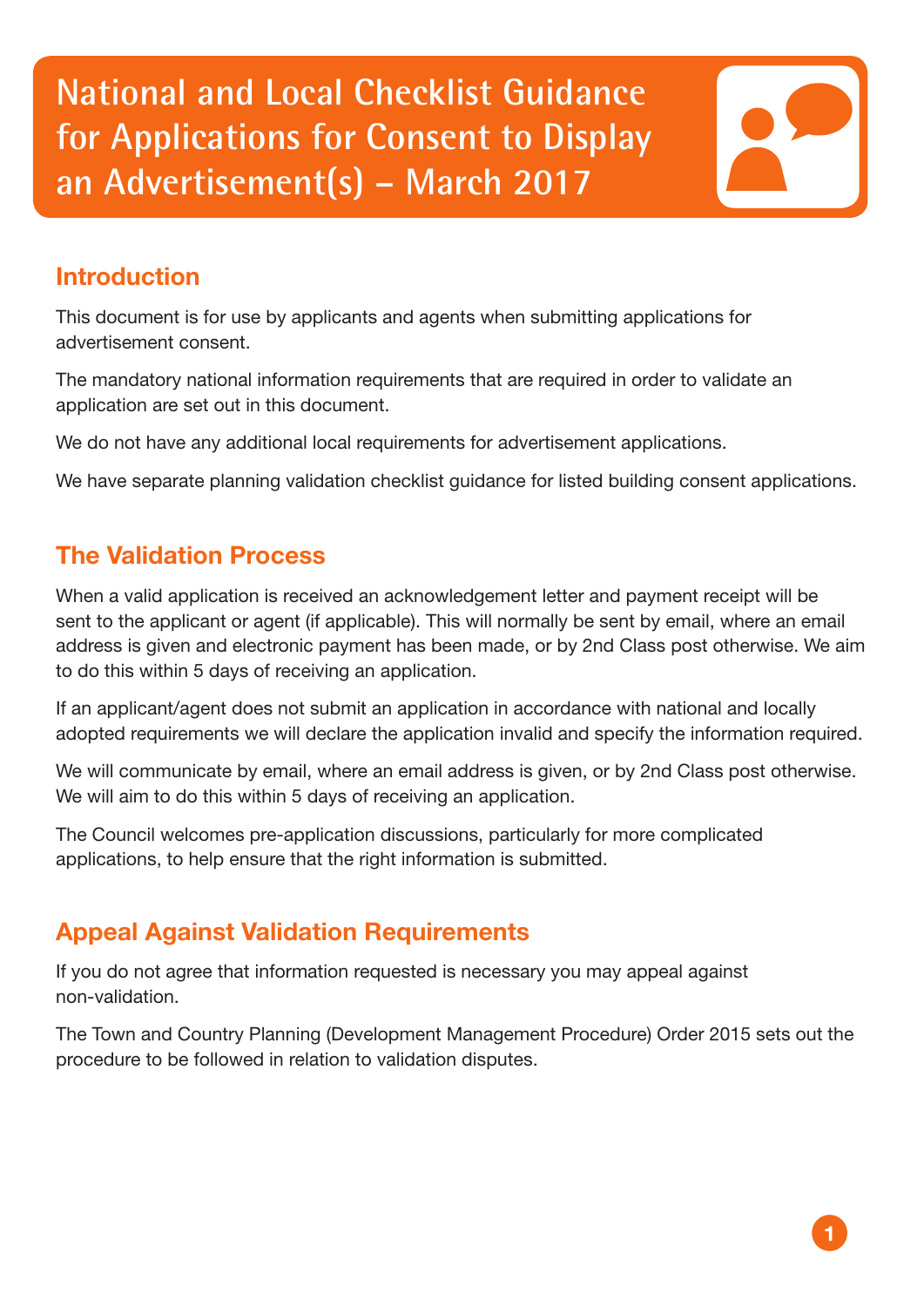# **Submission of Applications**

All applications must be accompanied by 2 copies unless submitted electronically, together with the appropriate fee.

All submitted plans must incorporate a drawing number and title (revised plans submitted must include suffixes and specify the nature of the revision).

Although not a requirement of legislation, the inclusion of a linear scale bar is also useful. particularly in the case of electronic submissions.

Each drawing for electronic submissions must show the scale and print size (for example 1:50 @ A3). Unnecessary colour should not be used to minimise the file size and conserve download speed. Colour on site location plans (red and blue) is however essential.

The City Council encourages applications to be submitted via the planning portal.

# **Part 1 - Mandatory National Requirements**

### **1. Application Fee**

#### **When Required?**

In all cases except for a revised application submitted within 1 year from the date of approval/ refusal or in the case of a withdrawn application within 1 year of the date the application was submitted

### **What is Required?**

The relevant fee paid either by cheque (payable to Carlisle City Council), card or online if submitted electronically. Please refer to the Council's schedule of fees which are available online.

### **2. Application Form**

**When Required?** In all cases.

### **What is Required?**

The completed application form signed and dated including a clear and concise description of the proposed development. A signature is not required on electronic submissions.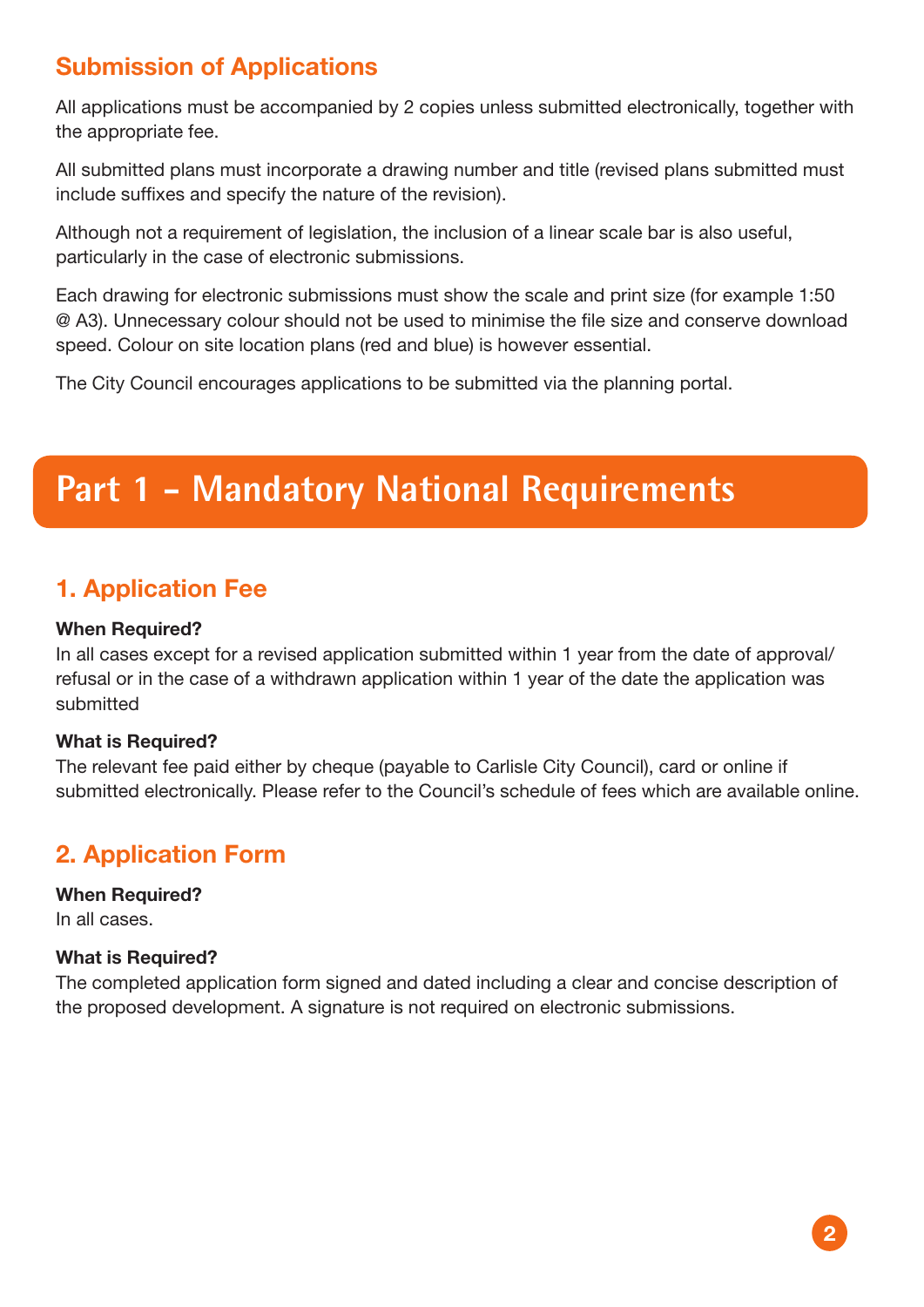# **3. Site Location Plan**

### **When Required?**

In all cases.

#### **What is Required?**

- A site location plan typically drawn at a scale of 1:1250 or 1:2500 but wherever possible the plan should be scaled to fit onto A4/A3 paper.
- The plan should identify sufficient roads and/or buildings on land adjoining the application site to ensure that the exact location of the application site is clear.
- The application site must be edged clearly with a red line (the red line should include all land necessary to carry out the proposed development, for example, land required for access to the site from a public highway, visibility splays, landscaping, car parking and open areas around buildings).
- A blue line must be drawn around any other land owned by the applicant

### **4. Block Plan**

#### **When Required?**

In all cases.

#### **What is Required?**

A block plan drawn at an identified standard metric scale (preferably at 1:200 or 1:500) accurately showing:

- The direction of North
- The proposed development in relation to the site boundaries and other existing buildings on the site including the position of the proposed advertisement(s)

### **5. Existing and Proposed Elevations**

### **When Required?**

For all elevations to be visually altered.

### **What is Required?**

Plans drawn typically at a scale of 1:50 or 1:100 clearly showing the proposed works in relation to what is already there. A high quality photomontage may be submitted in lieu of elevations as long as all dimensions are included.